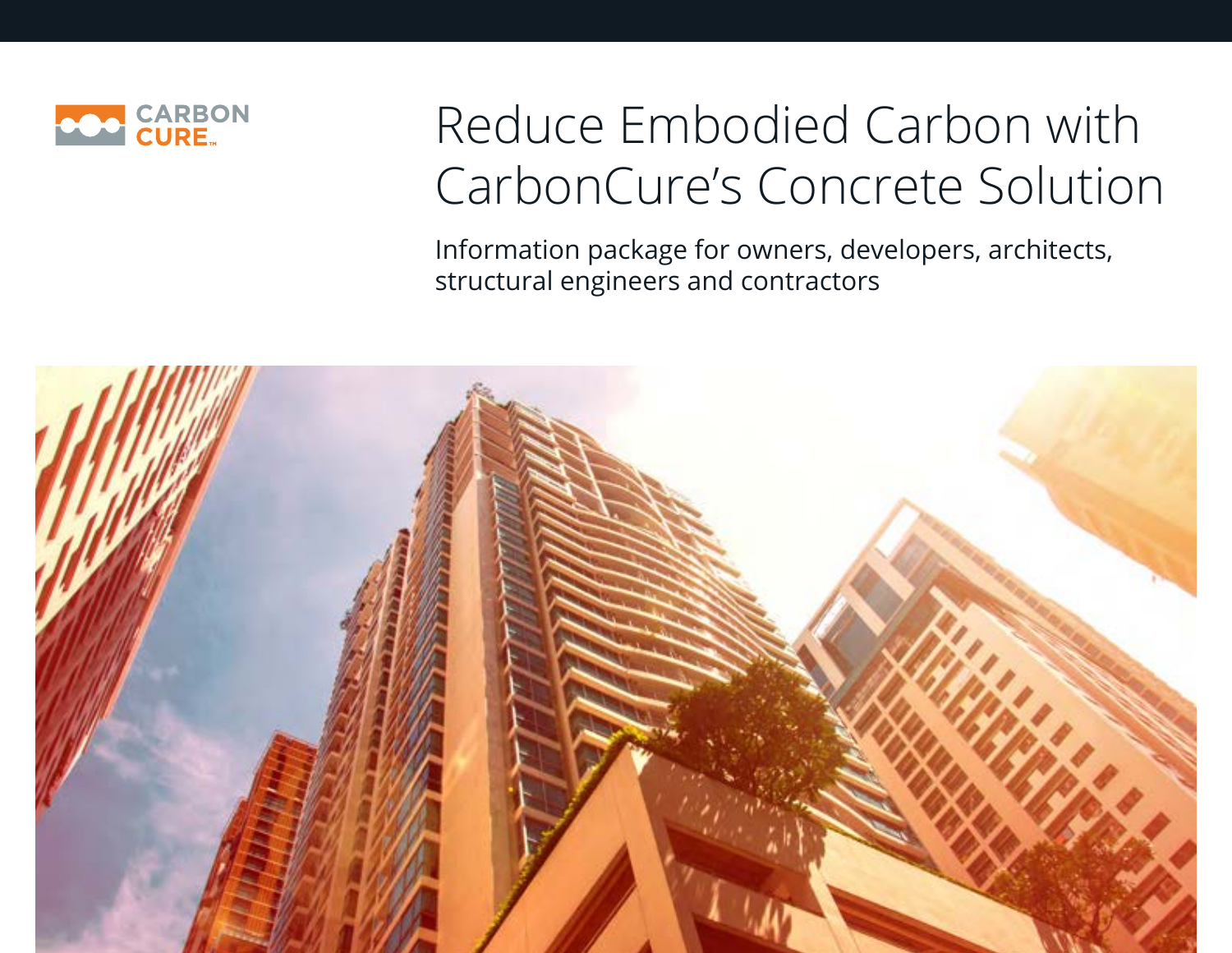## The Embodied Carbon Challenge

You may already know that buildings are the source of 40% of the world's annual greenhouse gas emissions; but did you know that by 2060, the world's building stock is expected to double? That means we're building a new New York City every month for the next 40 years. On top of that, between now and 2060, embodied carbon levels are predicted to account for almost half of the emissions from the built environment. And since concrete is the most abundant building material, innovation in concrete offers the biggest potential solution for embodied carbon reduction. The embodied carbon challenge has a concrete solution.

## Why CarbonCure?

CarbonCure's solution enables the production of the same reliable concrete but with a reduced carbon footprint. The technology injects a precise dosage of carbon dioxide (CO<sub>2</sub>) into concrete during mixing where it mineralizes. The mineralized CO<sub>2</sub> improves the concrete's compressive strength, enabling producers to safely reduce cement content in their mixes and achieve further carbon reductions without compromising quality. CO<sub>2</sub> mineralization is compliant with ASTM C494 Type S and building with  $CO<sub>2</sub>$  mineralized concrete can contribute to a project's LEED points, as concrete made with CarbonCure provides a 4-6% reduction to Global Warming Potential (GWP).

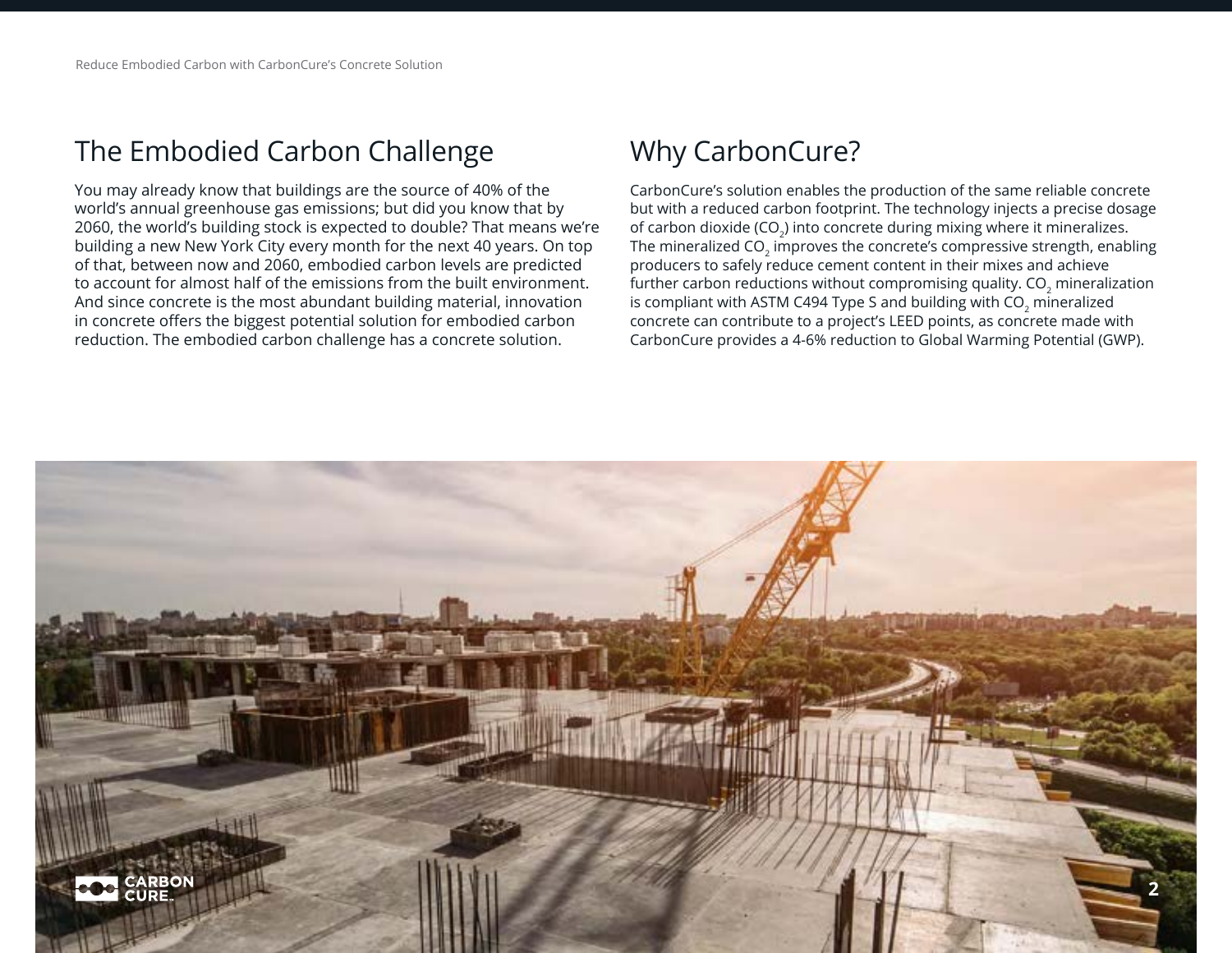## CarbonCure's Solution: How it Works



CarbonCure's technology is retrofitted to an existing concrete plant.



CarbonCure's proprietary delivery system precisely injects the  $CO<sub>2</sub>$  into the concrete mix.



Carbon dioxide (CO<sub>2</sub>) gas<br>is primarily sourced as a by-product from industrial processes.



Batching is controlled by a simple interface that's integrated with the batch computer.



The purified CO $_2$  gas is<br>delivered in pressurized vessels by commercial gas suppliers.

Once injected, CO<sub>2</sub> reacts with cement to form a nano-sized mineral that becomes permanently embedded in concrete.

#### **Formation of nano-sized mineral**

The nanocrystalline carbonate material, as seen in this scanning electron micrograph, accelerates the cement hydration and improves the compressive strength of concrete.





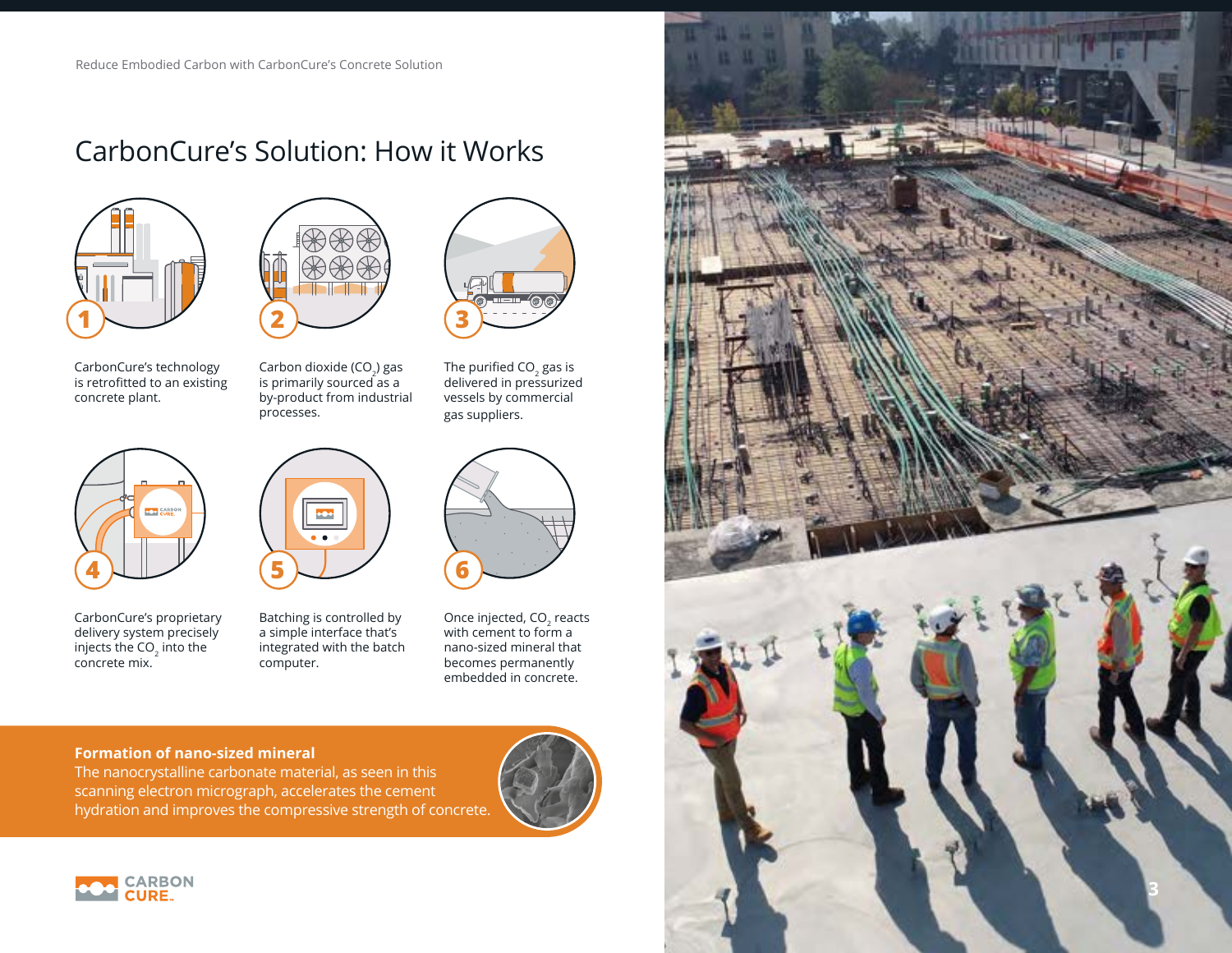### A Win-Win Solution for All





#### **Developers & Owners:**  Meet Sustainability Goals

By building with low-carbon building materials—such as  $CO<sub>2</sub>$ mineralized concrete—building owners and developers are able to reduce embodied carbon in buildings and thereby establish themselves as leaders who prioritize sustainability.

Interested in examples of sustainable projects built with CO2 mineralized concrete? View CarbonCure's **[reference projects](https://www.carboncure.com/resources/?_type=reference-projects)**.

#### **Architects:**  Reduce GWP

CarbonCure reduces the GWP (CO<sub>2</sub>e) of concrete, which contributes to your ability to earn points in the following Materials & Resources LEED credits:

- 1. Building Life-Cycle Impact Reduction
- 2. Building Product Disclosure and Optimization – Environmental Product Declarations

Learn more in the **[LEED infosheet](http://go.carboncure.com/rs/328-NGP-286/images/LEED%20Fact%20Sheet%20-%20CarbonCure%20Ready%20Mix.pdf)**.



#### **Structural Engineers:**  No Compromises

Millions of cubic yards of CO<sub>2</sub> mineralized concrete have been produced to date, and testing concludes that CO<sub>2</sub> mineralized concrete has a neutral impact on durability properties. Plus, CO<sub>2</sub> mineralization is compliant with ASTM. Ready to get started? Download and review CarbonCure's CO2 mineralized concrete **[spec](https://www.carboncure.com/resources/?_type=spec-inserts)  [language inserts.](https://www.carboncure.com/resources/?_type=spec-inserts)**



**Contractors:**  Same Reliable Quality

Countless studies and field demonstrations have shown that CO $_{2}$  has no impact on the fresh or hardened properties of concrete, including colour, texture, durability, workability, pump-ability and finishability. Nor does it impact cycle time or set time. Want to dive deeper? See CarbonCure's detailed **[FAQ document](https://go.carboncure.com/rs/328-NGP-286/images/Brochure_FAQforEngineers_2021.pdf)** for a summary of a variety of testing results.

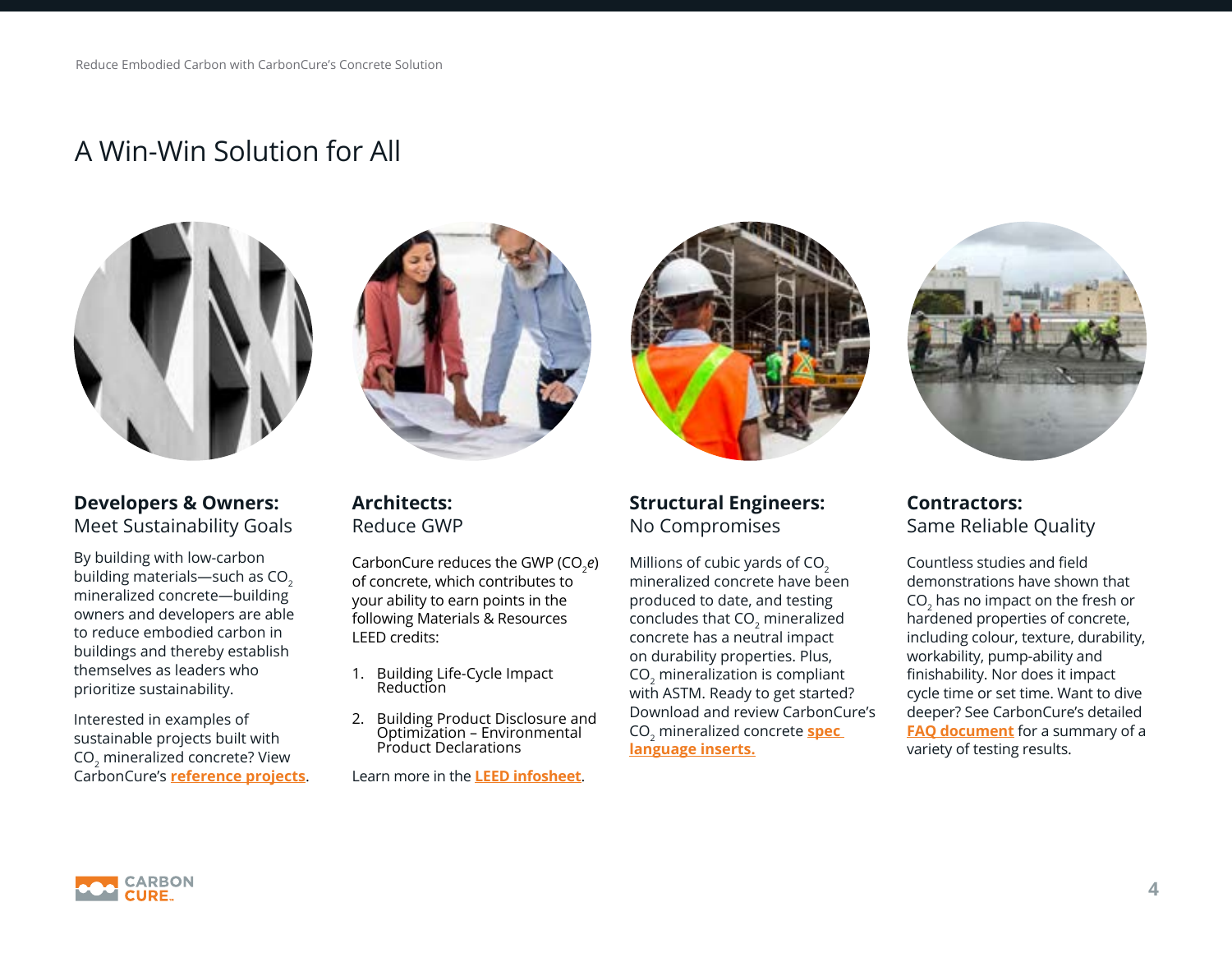### Reference Project: 725 Ponce

Reduce Embodied Carbon with CarbonCure's Concrete Solution

#### **Atlanta, GA United States**

Thomas Concrete delivered 48,000 yd $^{\text{3}}$  (36,700 m $^{\text{3}}$ ) of concrete made with CarbonCure for every application of this building. As a result, 1.5 million pounds (680 tonnes) of CO<sub>2</sub> were avoided; which is equivalent to 888 acres (360 hectares) of trees sequestering CO $_{\rm 2}$  for a year.

Uzun+Case, with input from Thomas Concrete, specified CarbonCure to reduce the carbon footprint " of 725 Ponce. We're proud to have saved 1.5 million pounds of  $CO<sub>2</sub>$  while maintaining our high-quality standards for concrete."

**Rob Weilacher**  Engineer of Record, Uzun+Case

**Building Description:**  360,000 ft2 (33,445 m2) mid-rise, mixed-use

**Developer:** New City Properties

**Concrete Supplier:**  Thomas Concrete

**Architect:**  Cooper Carry

**Structural Engineer:**  Uzun+Case

**General Contractor:**  Brasfield & Gorrie

**Completion:**  2018

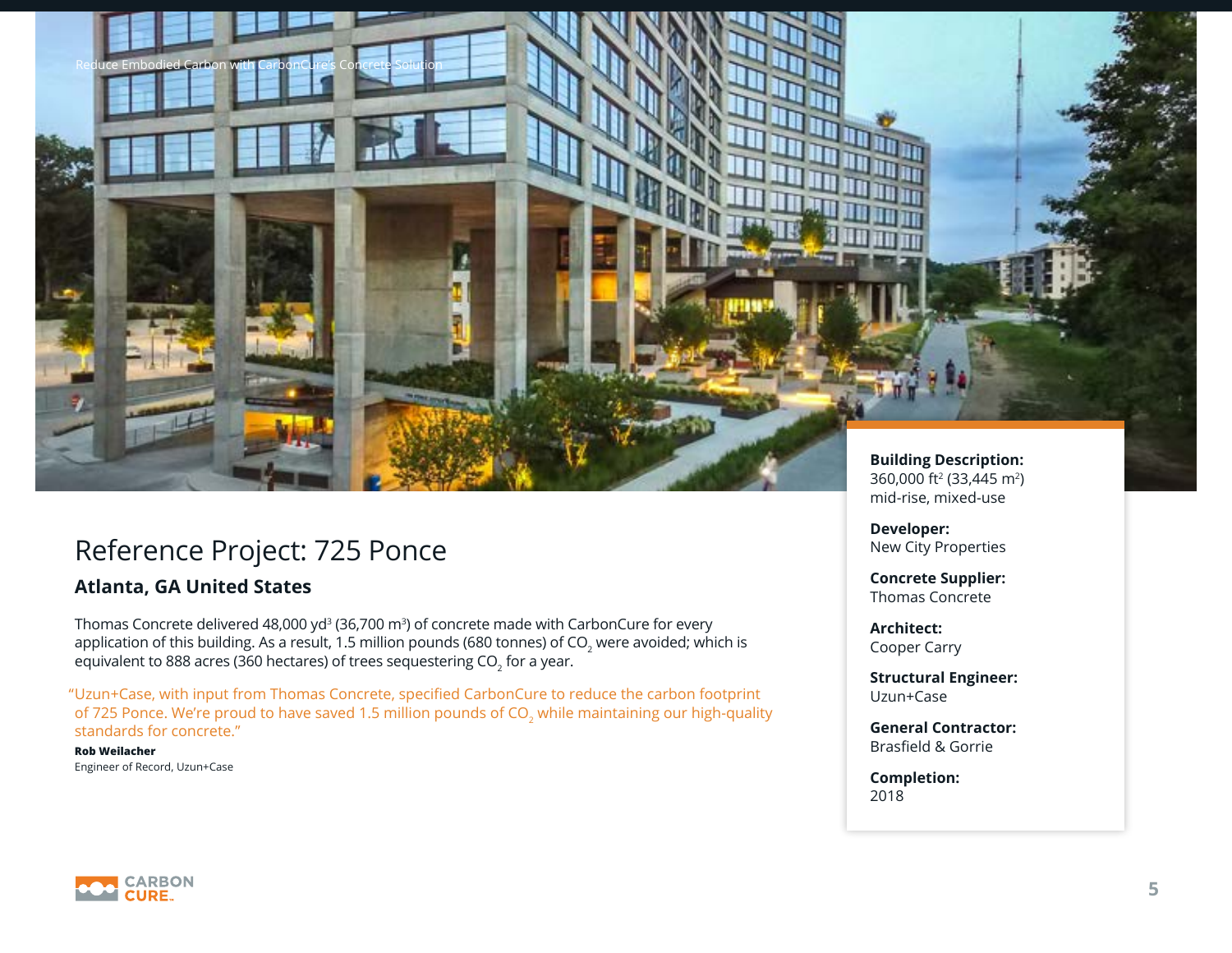

#### **Lebanon, TN United States**

Reduce Embodied Carbon with Carbon

This tilt-up project just outside of Nashville includes an estimated 8,250 yd<sup>3</sup> (6,308 m<sup>3</sup>) concrete made with CarbonCure supplied by Irving Materials, Inc., saving an estimated 140,000 pounds (63,503 kilograms) of CO $_{\textrm{\tiny{2}}}$ . That's equivalent to the CO $_{\textrm{\tiny{2}}}$  that 82 acres (33 hectares) of trees would sequester in a year.

MDH develops and manages traditional industrial real estate properties with an entrepreneurial " mindset. We believe that social responsibility as it relates to our communities and environment is a core principle of good business. We're proud to have reduced the carbon footprint of Cedar Creek Distribution Center, and intend to continue to use CarbonCure in future construction across the country."

**Arun Singh** Chief Financial Officer, MDH Partners **Building Description:**  226,000 ft2 (20,996 m2) warehouse facility

**Developer:** MDH Partners

**Concrete Supplier:**  Irving Materials, Inc.

**Architect:**  Ware Malcomb

**Structural Engineer:**  Haines Gibson

**Concrete Subcontractor:**  Southeast Concrete Systems

**Completion:**  2021

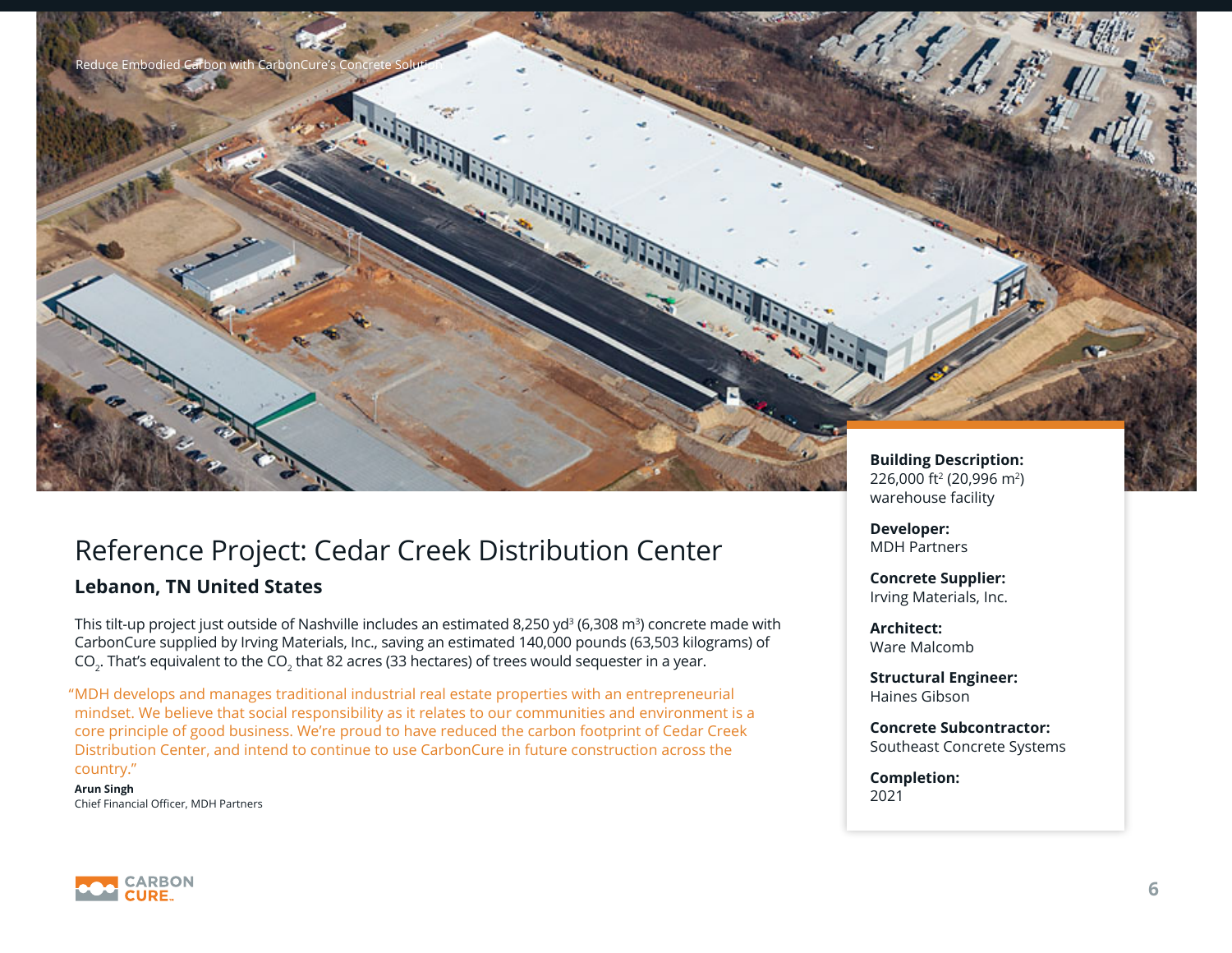

## Reference Project: Amazon's Second HQ (HQ2)

#### **Arlington, VA United States**

Thornton Tomassetti specified CO $_{_2}$  mineralized concrete as part of its low embodied carbon concrete spec to meet Amazon's sustainability goals. Miller & Long will deliver an estimated 106,555 yd<sup>3</sup> (81,467 m<sup>3</sup>) of concrete made with CarbonCure; which will save approximately 2,522,000 pounds (1,144 tonnes) of CO $_{\textrm{\tiny{2}}}$ .

We are looking forward to lowering the carbon footprint of many of our buildings by using CarbonCure " concrete, including in Amazon's HQ2 building in Virginia."

**Kara Hurst**  Vice President of Sustainability, Amazon space in total over 3 high-rises

**Owner:** Amazon

**Concrete Supplier:**  Miller & Long

**Architect:**  ZGF Architects

**Structural Engineer:**  Thornton Tomassetti

**General Contractor:**  Clark Construction

**Completion:**  Estimated 2022